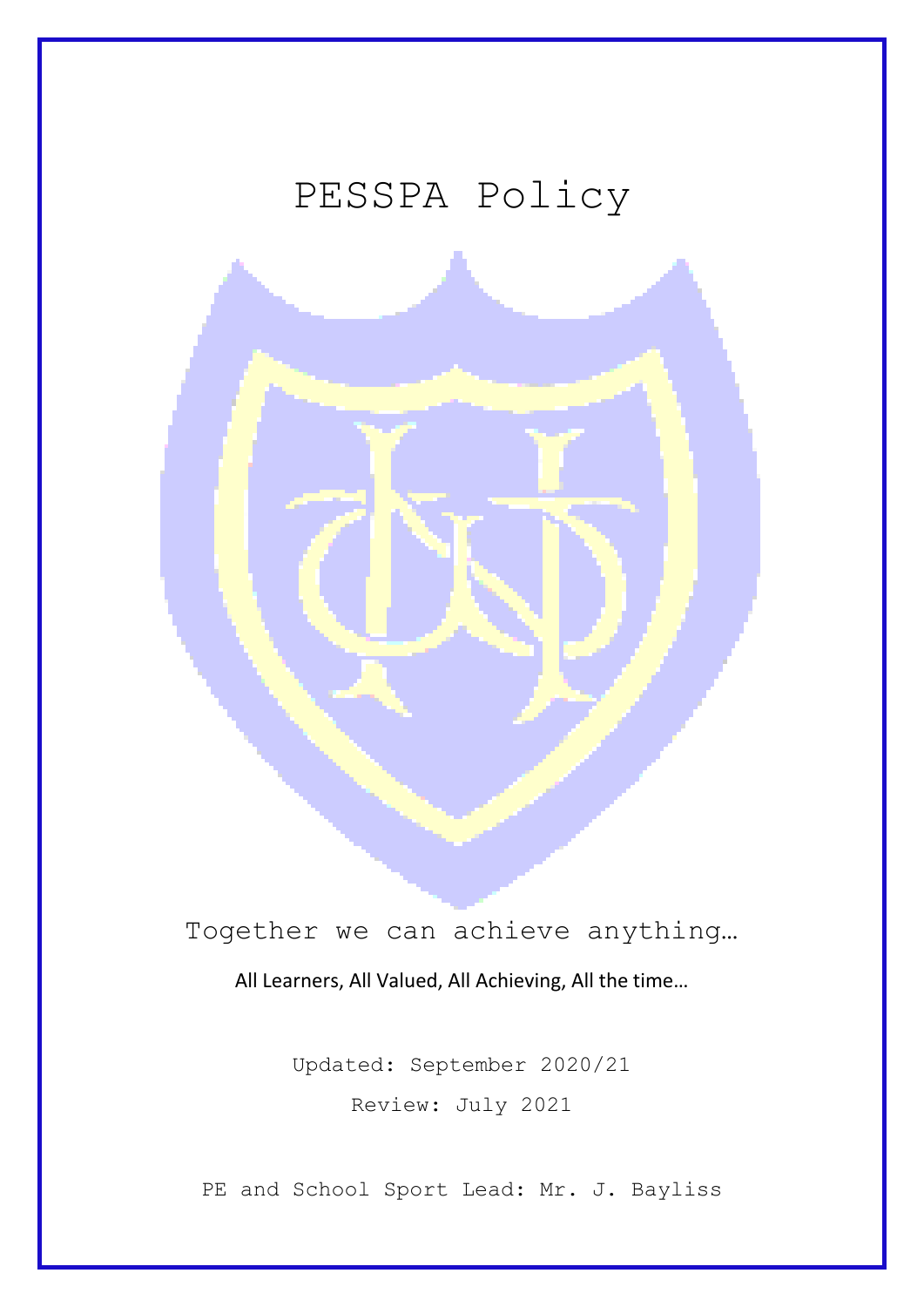#### **SMSC Statement**

At Northway Primary School we recognise that the personal development of pupils, spiritually, morally, socially and culturally, plays a significant part in their ability to learn and achieve. We therefore aim to provide an education that provides pupils with opportunities to explore and develop their own values and beliefs, spiritual awareness, high standards of personal behaviour, a positive, caring attitude towards other people, an understanding of their social and cultural traditions and an appreciation of the diversity and richness of the cultures. We encourage our pupils to reflect upon the impact of our actions on others in social situations through deep discussion, allowing them to develop and embed their moral compass. (See Mindfulness and Growth Mindset Policy).

#### **SMSC -**

- The teaching of PE offers opportunities to support the social development of our children through the way we expect them to work with each other in lessons.
- Groupings allow children to work together and give them the chance to discuss their ideas and performance through selfreflection.
- Their work in general enables them to develop a respect for other children's levels of ability, and encourages them to co-operate across a range of activities and experiences. )
- Children learn to respect and work with each other, and develop a better understanding of themselves and of each other.

# **1. Aims and objectives**

1.1 Physical education develops the children's knowledge, skills and understanding, so that they can perform with increasing competence and confidence in a range of physical activities. These include dance, games, gymnastics, swimming and water safety, athletics and outdoor adventure activities. Physical education promotes an understanding in children of their bodies in action. It involves thinking, selecting and applying skills and promotes positive attitudes towards a healthy lifestyle. Thus we enable them to make informed choices about physical activity throughout their lives.

1.2 The aims of PE are:

- To enable children to develop and explore physical skills with increasing control and co-ordination.
- To encourage children to work and play with others in a range of group situations.
- To develop the way children perform skills and apply rules and conventions for different activities.
- To increase children's ability to use what they have learnt to improve the quality and control of their performance.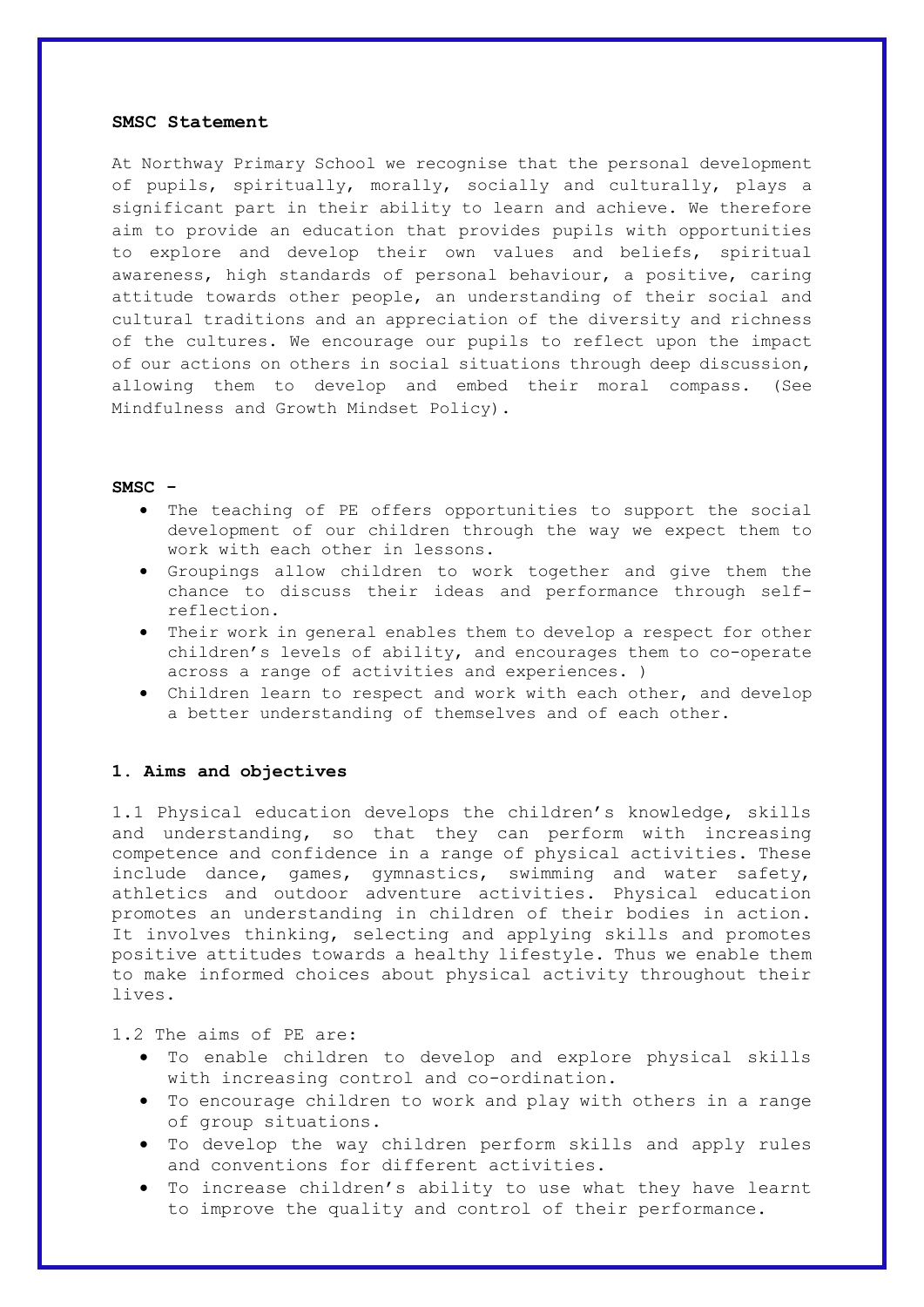- To teach children to recognise and describe how their bodies feel during exercise.
- To develop the children's enjoyment of physical activity through creativity and imagination.
- To develop an understanding in children of how to succeed in a range of physical activities and how to evaluate their own success.

# **2. Teaching and learning style**

2.1 We use a variety of teaching and learning styles within our PE lessons and our principal aim is to develop the children's knowledge, skills and understanding and we do this through a mixture of whole-class teaching and individual/group activities. Teachers draw attention to good examples of individual performance as models for the other children and we encourage the children to evaluate their own work as well as the work of other children. Within lessons we give the children the opportunity both to collaborate and to compete with each other, and they have the opportunity to use a wide range of resources.

2.2 In all classes there are children of differing physical ability. Whilst recognising this fact, we provide suitable learning opportunities for all children by modifying and adapting the task and/or the equipment matching the challenge of the task to the ability of the child.

# **3. The PE curriculum (Covid-19 – Ammendments)**

3.1 PE is a foundation subject in the National Curriculum. Here at Northway Primary School we aim to provide a well-balanced curriculum, which covers the statutory requirements for the Early Years Foundation Stage (EYFS) and both Key Stage 1 (KS1) and Key Stage 2 (KS2).

3.2 In the EYFS we relate the physical development of the children to the objectives set out in the Early Learning Goals, which underpin the curriculum planning for children aged three to five years of age. Opportunities are provided for the children to develop confidence and control in the way they move, and the way they handle tools and equipment. We give all children the opportunity to undertake activities that offer appropriate physical challenge, both indoors and outdoors, using a wide range of resources to support specific skills.

3.3 In KS1 the curriculum focuses on fundamental movement skills in order to develop the children's agility, balance and coordination. Content includes ball skills and team games, gymnastics and dance activities. At KS2 pupils continue to apply and develop previously learnt skills. Units of work include a range of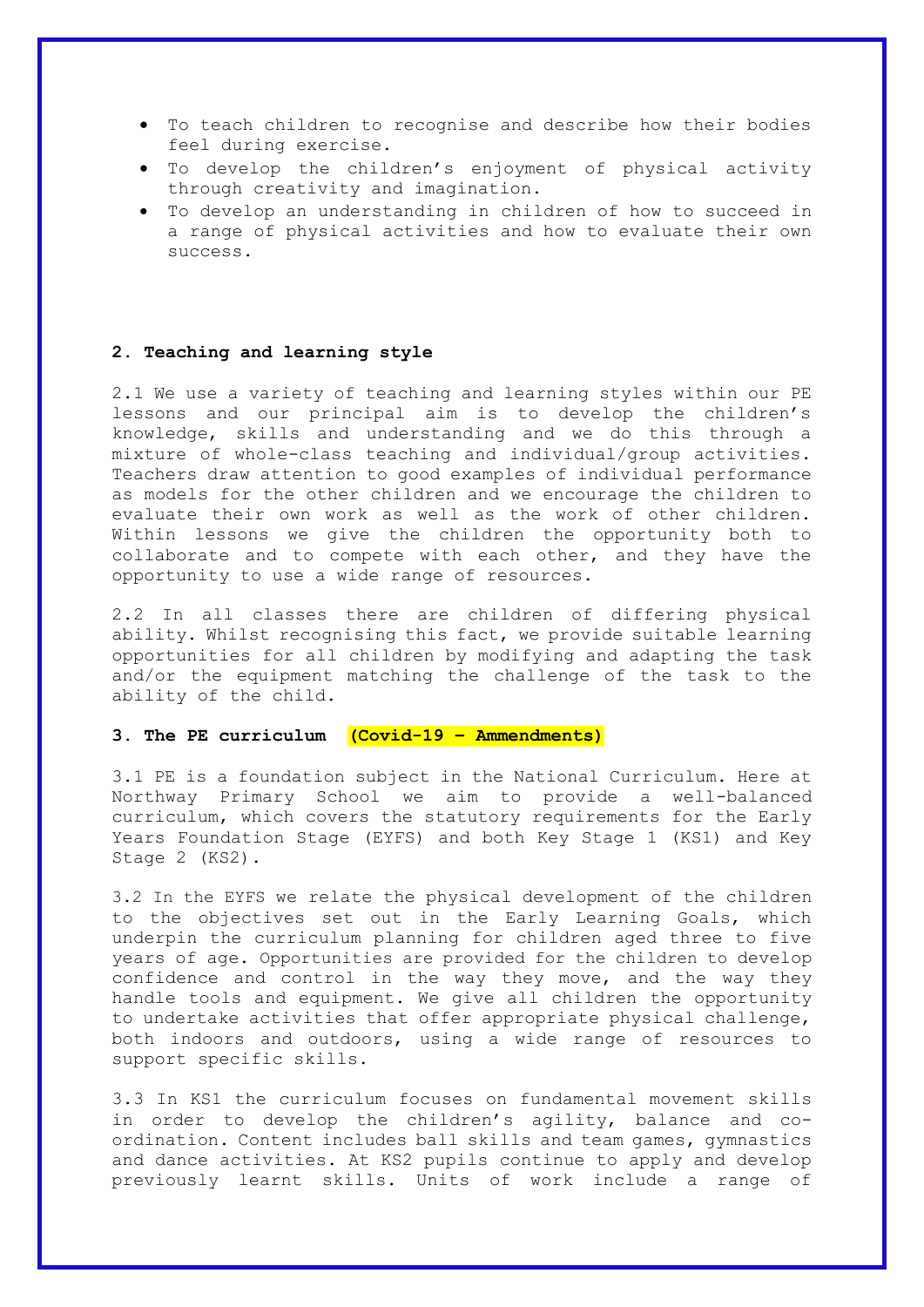invasion, net and wall and striking and fielding games, gymnastics, dance, athletics and swimming.

3.4 The curriculum planning in PE is carried out in three phases (long-term, medium-term and short-term). The long-term plan maps out the PE activities covered in each term during the key stage. The PE subject leader works this out in conjunction with teaching colleagues in each year group.

3.5 Our medium-term plans, which have been adopted from the national scheme, give details of each unit of work for each term. These plans define what we teach and ensure an appropriate balance and distribution of work across each term. The subject leader keeps and reviews these plans ensuring that class teachers are confident in their ability to successfully deliver the plans.

3.6 PE teachers complete a short-term plan for each PE lesson. These list the specific learning objectives for each lesson and give details of how the lessons are to be taught in a clear and easy to follow sequence.

3.7 In light of recent Covid-19 requirements, PE lessons can now also be delivered as part of an in-class movement session. Primarily during these sessions children will focus on working on and developing their physical fitness through (but not limited to) strength building exercises, balance and flexibility lessons, stamina and endurance lessons and also coordination and team building games. All whilst safely distanced and withint the required 1m+ social distancing guidelines set out in the latest Covid-19 rsik assessment.

# **4. PE and its links to other curriculum areas.**

4.1 English: PE contributes to the teaching of English in our school by encouraging children to describe what they have done and to discuss how they might improve their performance (recount/report/instructions).

4.2 Science: Through PE our children are encouraged to describe the effects physical activity has on our body (breathing/heart rate/muscles). There are also many opportunities to highlight science related vocabulary that is used during PE lessons (speed/angle).

4.3 Maths: Skill drills and games provide opportunities for pupils to apply their mathematical knowledge within PE lessons (calculation) and discuss the math vocabulary linking to PE (angle/distance/position).

4.4 Information and Communications Technology (ICT): We use ICT to support PE teaching when appropriate. In dance and gymnastics children make video recordings of their performance, and use them to develop their movements and actions. ICT is also used for the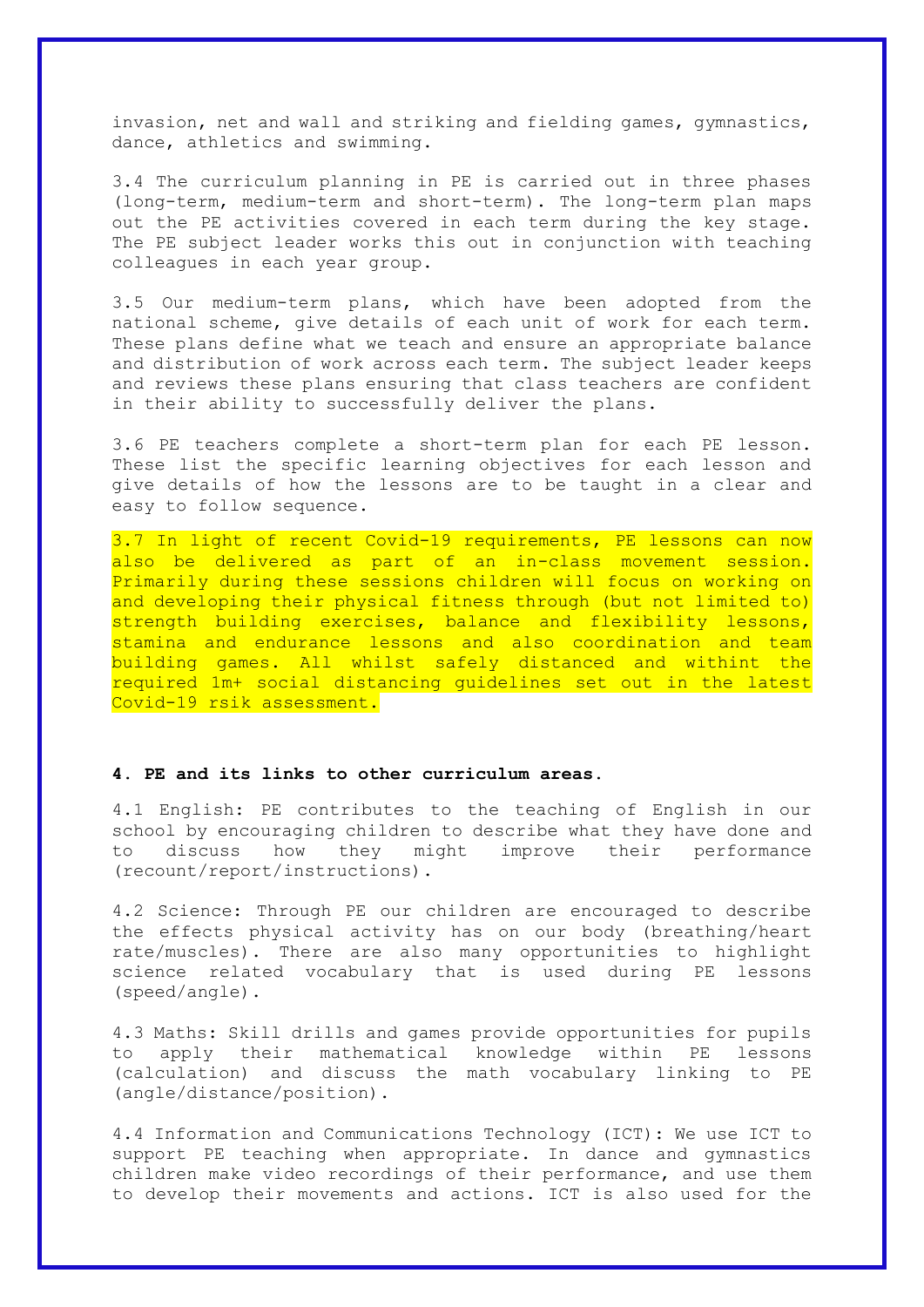assessment process within PE, recording pupils' views for selfassessment and gathering evidence to support teacher assessment wherein children can self-assess their own progress against targets using the school Balance system.

4.5 Personal, social and health education (PSHE) and citizenship: PE contributes to the teaching of personal, social and health education and citizenship. Children learn about the benefits of exercise and healthy eating, and how to make informed choices about these things.

# **5. Teaching PE to children with special educational needs**

5.1 At Northway Primary School we teach PE to all children, whatever their ability. PE forms part of the school curriculum policy to provide a broad and balanced education to all children. Through our teaching of PE we provide learning opportunities that enable all pupils to make progress. We do this by setting challenging but achievable learning goals and responding to each child's needs. Assessment against the National Curriculum allows us to consider each child's attainment and progress against the expected levels.

5.2 Intervention through School Action and School Action Plus will lead to the creation of an Educational Health Care Plan (EHCP) for children with special educational needs. The EHCP may include, as appropriate, specific targets relating to PE.

### **6. Assessment and Recording**

6.1 Class teachers are responsible for the planning, delivery and assessment of the children's progress in PE across the wide range of skills and sports based sessions. Objectives will be continually revisited to monitor the progress against the skills on Balance. At the end of each term a judgement will be made as to whether the child is working towards, meeting or exceeding the expectations based on Balance data analysis. The PE subject lead will monitor the coverage during lessons and assessment of the children's achievements in PE against the objectives set out within the Balance curriculum app. Class teachers and children will build an online portfolio of evidence using SeeSaw, videos, photographs and the class teacher will use the information to plan the future work of each child/group of children.

The PE lead will gather and analyse the information in their assessment file and/or electronically (Balance Curriculum). These records enable the Subject lead teacher to make an annual assessment of progress for children across the school. The subject lead will then analyse this information within the Impact analysis for PE each year, informing the Action Plan for the following year.

6.2 The PE subject leader keeps photographic and video evidence of children's work (in a portfolio). This demonstrates what the expected level of achievement is in each area of activity in PE in each year of the school.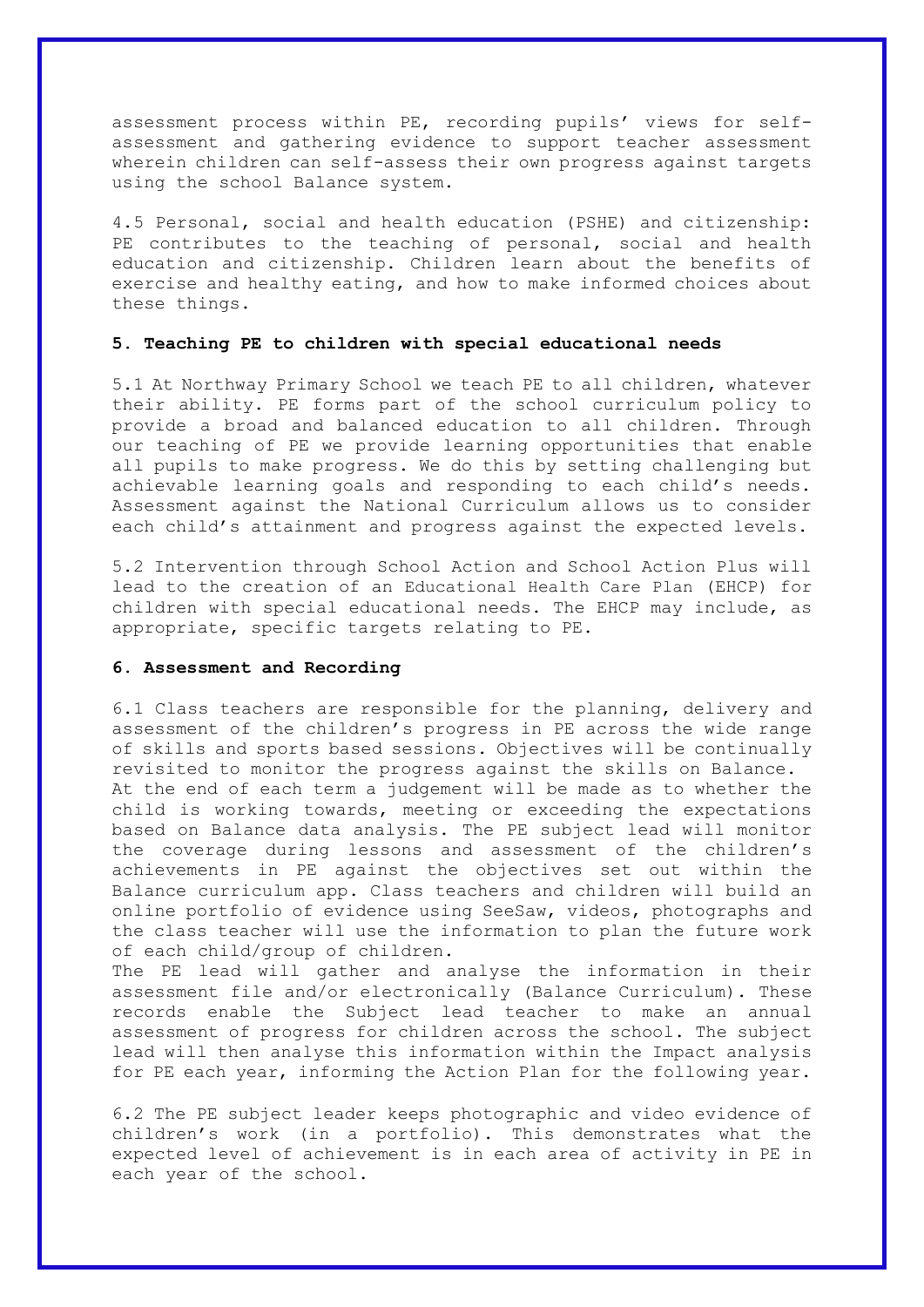# **7. Health and safety (Covid-19 – Ammendments)**

7.1 The general teaching requirement for health and safety applies in this subject. We encourage the children to consider their own safety and the safety of others at all times. We expect them to change for PE into the agreed clothing for each activity area. The governing body expects the teachers to set a good example by wearing appropriate clothing when teaching PE. Children are required to remove any jewellery and hair below the shoulders must be tied back for children to participate in the PE lesson.

7.2 It is the responsibility of the teacher to take note of any medical conditions of individual children in their class (such as asthma, diabetes or epilepsy) so they can participate safely and as fully as possible. It should be noted that cold dry weather will exacerbate breathing problems for asthmatics and they should have their inhalers at hand if necessary.

7.3 There is a wide range of resources to support the teaching of PE across the school. We keep most of our equipment, big and small, in the PE store cupboard, and this is accessible to children only under adult supervision. The hall also contains a range of large apparatus, and we expect the children to help set up and put away this equipment as part of their work. By doing so, the children learn to handle the equipment safely and responsibly.

7.4 As per the agreed risk assessment, following ALL sessions (whether class-based, outside or within the designated school hall PE space) equipment will be cleaned and returned to the store using antibacterial spray/wipes in order to ensure that no droplets or potential droplets can be transmitted between bubbles using the same or similar equipment. Before lessons begin, chidlren mustwash their hands with sopa and water for the suggested time, ensuring hands are dried correctly and thoroughly before the lesson begins. In replacement of this proceedure, chidlren and adults must ensure that they have - at minimum - sanitised their hands using the designated school hand santiiser, ensuring that they are complient with current health and safety requirements as stated in the school risk assessment. Follwing the session, again chidlren must either wash their hands or santiitse before reeturning to their classroom for further work to commence.

7.5 Transitions in, or around, the school building for PE sessions, active break or lunchtimes, or indeed any extra curricular activities - must be within the quidelines o fthe risk assessment, following the agreed one way system within the school building. Agreed exits and entrances for each year group, as set out in the school risk assessment should also be adhered to consistently.

# **8. Extra-curricular activities (Covid-19 – Ammendments)**

8.1 The school provides a range of PE-related activities including (but not limited to) football, rugby, cross-country, hockey,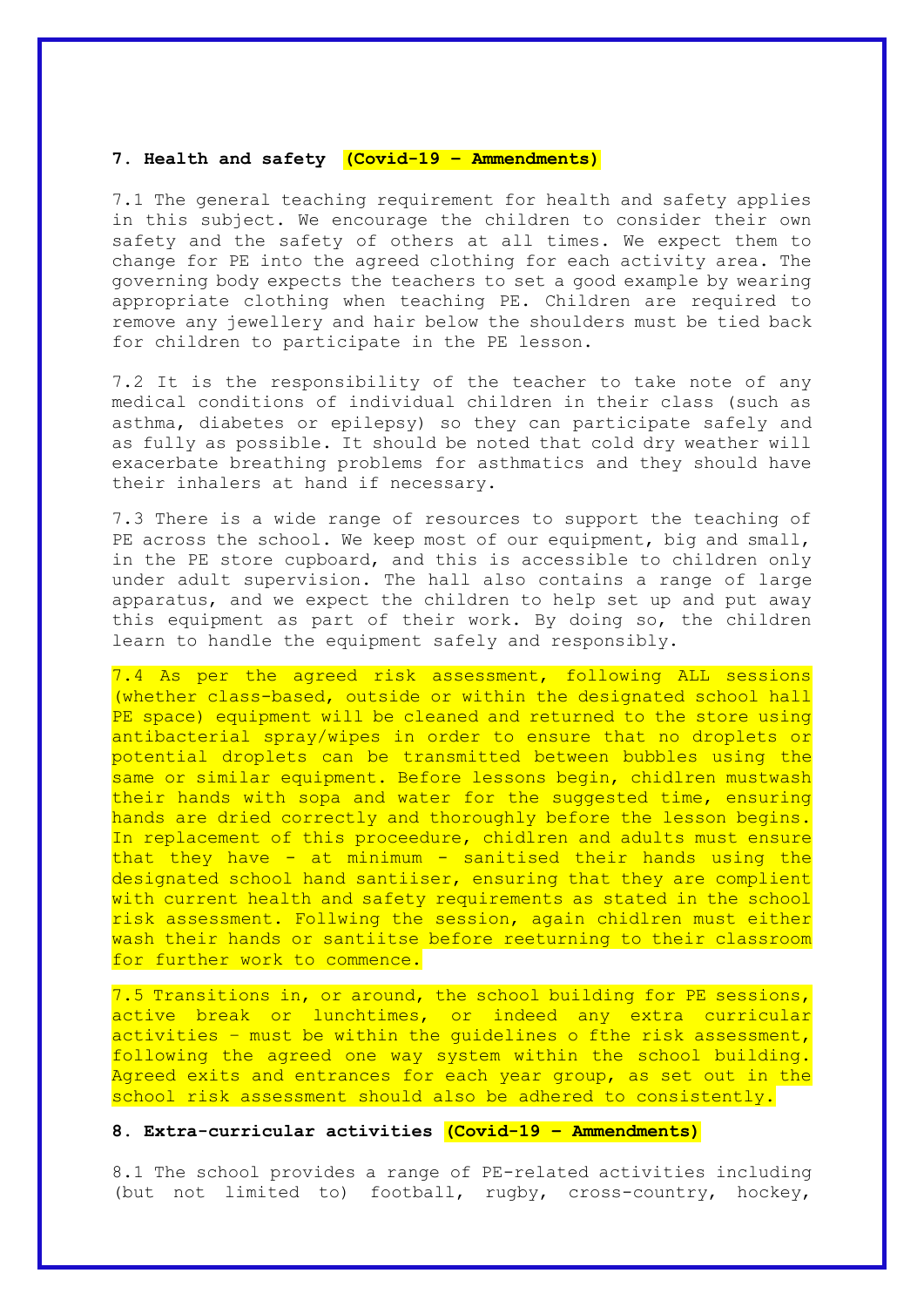athletics, and dodgeball for children at the end of the school day. These encourage children to further develop their skills in a range of various activities. At the beginning of each half term all details regarding these clubs are sent to parents via emails and/or letters. The school also takes part in regular out of school competitions against other schools around Liverpool. This introduces a competitive element to team games and allows the children to put into practice the skills that they have developed in their lessons. These opportunities foster a sense of belonging, team spirit and co-operation amongst our children.

8.2 Due to current government guidelines and advice from LA, school cannot offer ASC's where these are not designated as 'Wrap-around care'. (To be reviewed at the end of Autumn 2) This includes (but is not limited to) sports activities and others such as art , drama and music wherein the chidlren attend follwing the end of the school day. In the case of our current 'afterschool club' being provided, children will be seperated into four designated 'zones' within the hall, ensuring bubble integrity is maintained. For transition to and from the after school club, a member of staff form the relevant key stage will deliver the chidlren to the hall and then the chidlren will be dismissed at a safe and social distance of 1m+ from the designated exit to the outer access of the school. (see risk assessment for transitions to and from afterachool club).

# **9. Uniform**

9.1 To participate in PE lessons children are expected to wear the correct clothing: navy or black shorts, a white t-shirt or polo shirt and black plimsolls/trainers. PE kits are to be kept in school for the duration of the half term and returned home at the end of each to be cleaned. Parents are therefore responsible for ensuring that their child's PE kit is clean and fit for purpose and that it is returned to school at the beginning of the following half term.

## **10. Children without kit (Under review)**

10.1 PE is a statutory part of the National Curriculum. It is a legal requirement for school to teach PE and for children to take part in PE lessons. If children forget to bring in their kit they will still have the opportunity to participate in the PE lesson, using spare kit from our lost property bin. The same applies for inappropriate kit. If it is an ongoing problem parents will receive a reminder via email and/or letter with regards to our schools PE kit requirements.

10.2 As a new initiative within school, to improve the percentage of participation in PE across all ages within school, recording will take place each lesson to show the number of children who consistently bring in their kit, similarly for those who consistently do not have either correct, incomplete or no kit at